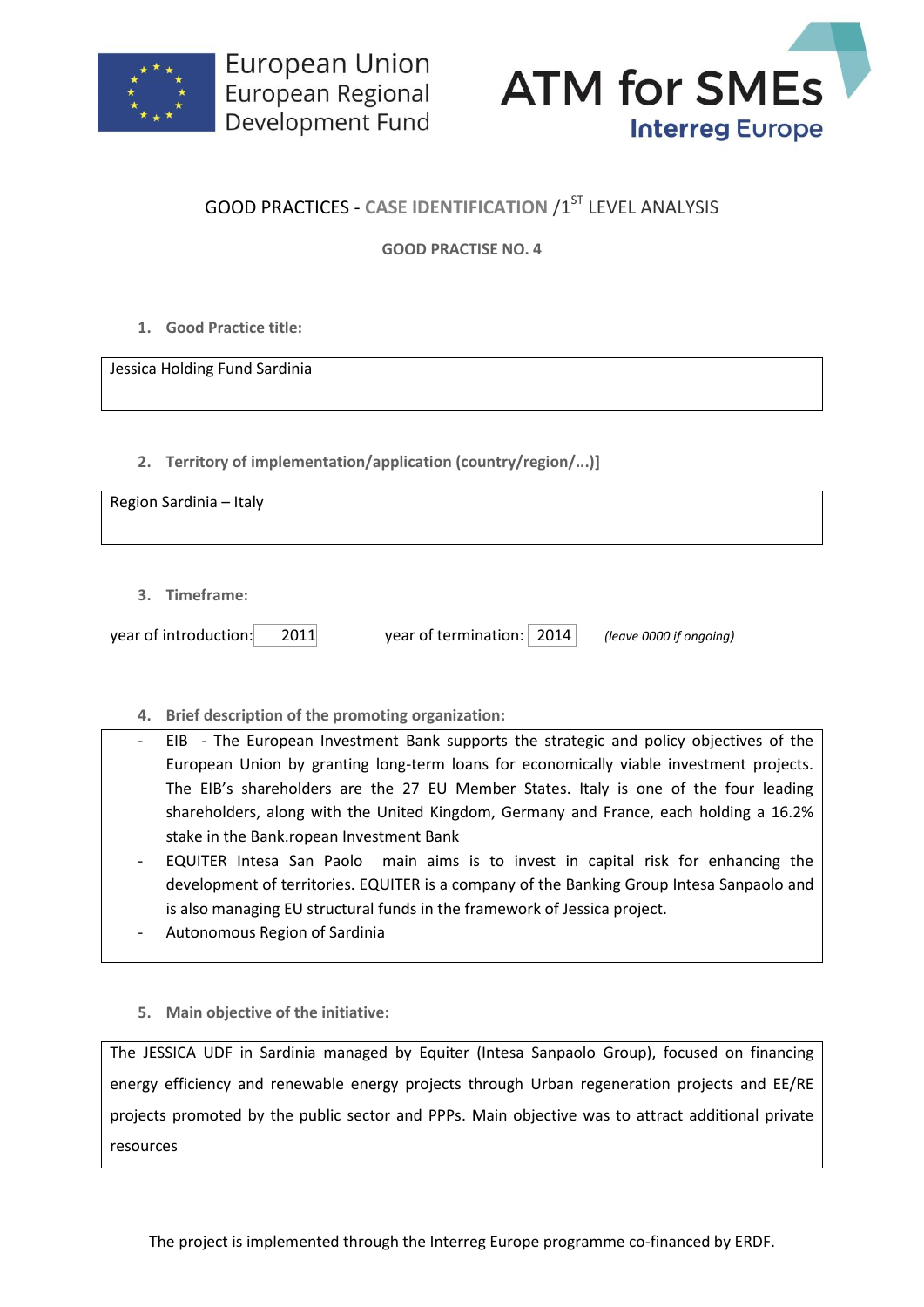

**European Union** European Regional Development Fund



**6. Brief explanation of the initiative:**

The European Investment Bank (EIB) and the Sardinia Region has created a EUR 70 million JESSICA holding fund for financing projects on the island. EUR 35 million have be devoted to urban renewal and regeneration in Sardinia's main provincial capitals and the other EUR 35 million was earmarked for the "Sardinia CO2.0" project designed to improve energy efficiency throughout the region by financing integrated municipal projects that include a renewable energy component.

The investments have been made via urban development funds (UDFs) that invest in projects forming part of integrated urban development and/or energy efficiency plans, particularly those structured as project finance schemes or public private partnerships (PPPs). The UDFs are created or selected in such a way as to ensure sufficient competence and management independence in the selection of the most financially robust projects.

JESSICA (Joint European Support for Sustainable Development in City Areas) is a joint initiative of the European Commission and the EIB, with the cooperation of the Council of Europe Development Bank, which is designed to foster investment in urban areas through the more effective use of the EU structural funds made available to the regions of the EU Member States. So far some 20 countries have decided to set up (or are considering setting up) JESSICA funds supporting investment in urban areas, including energy efficiency and renewable energy projects.

**7. Target group and measures to involve the target group:**

Local and regional authorities also through the participation of agencies, in-house companies, energy agencies and public authorities in partnership with private sector

**8. Innovativeness:**

**Financial leverage:** attraction of additional resources

 **Expertise**: further development of technical assistance capacity, especially in relation to private and banking sector cooperation

 **Partnerships**: external technical support (such as European Investment Bank) and local stakeholders involvement helped to properly address the problems faced by urban areas